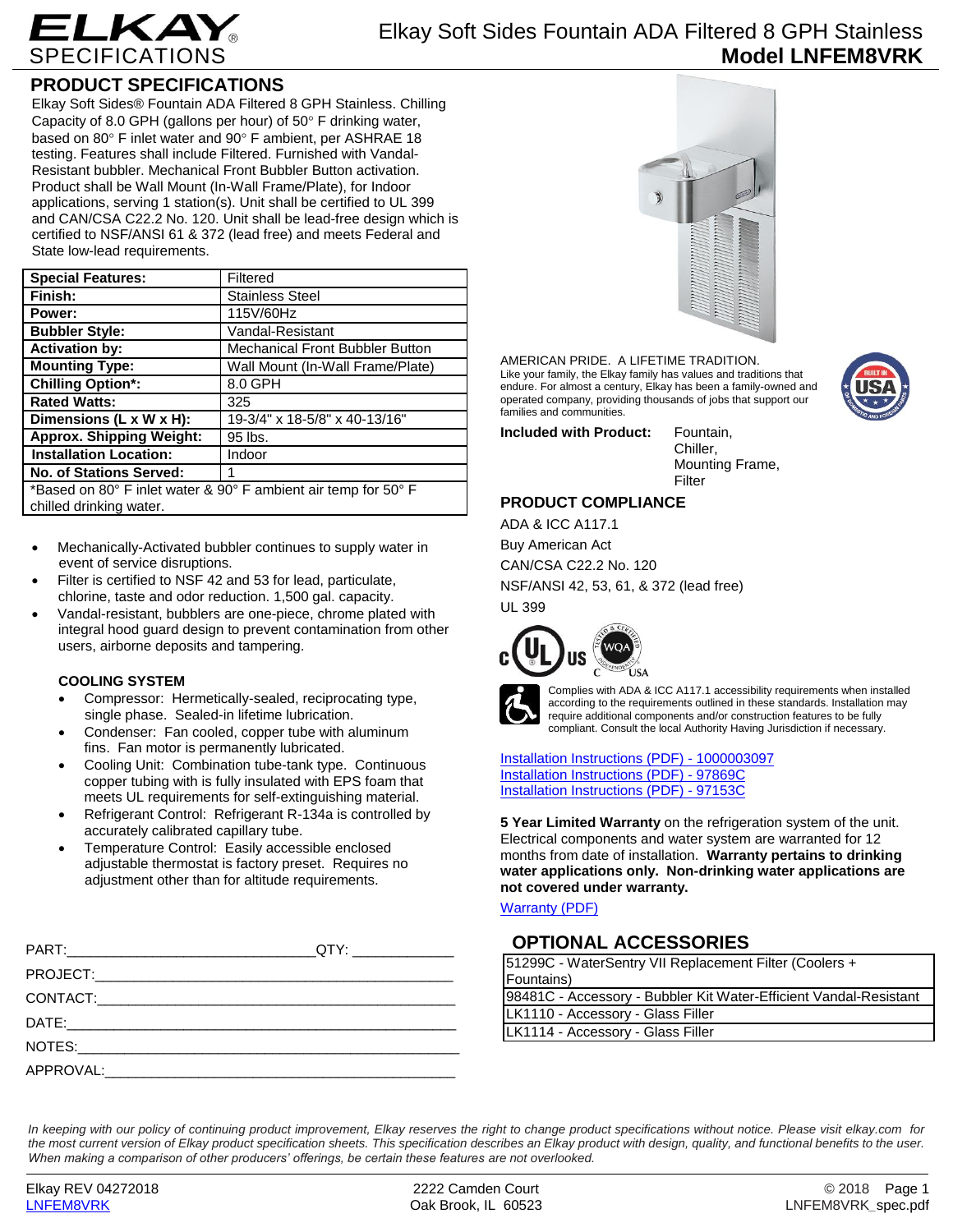



*In keeping with our policy of continuing product improvement, Elkay reserves the right to change product specifications without notice. Please visit elkay.com for the most current version of Elkay product specification sheets. This specification describes an Elkay product with design, quality, and functional benefits to the user. When making a comparison of other producers' offerings, be certain these features are not overlooked.*